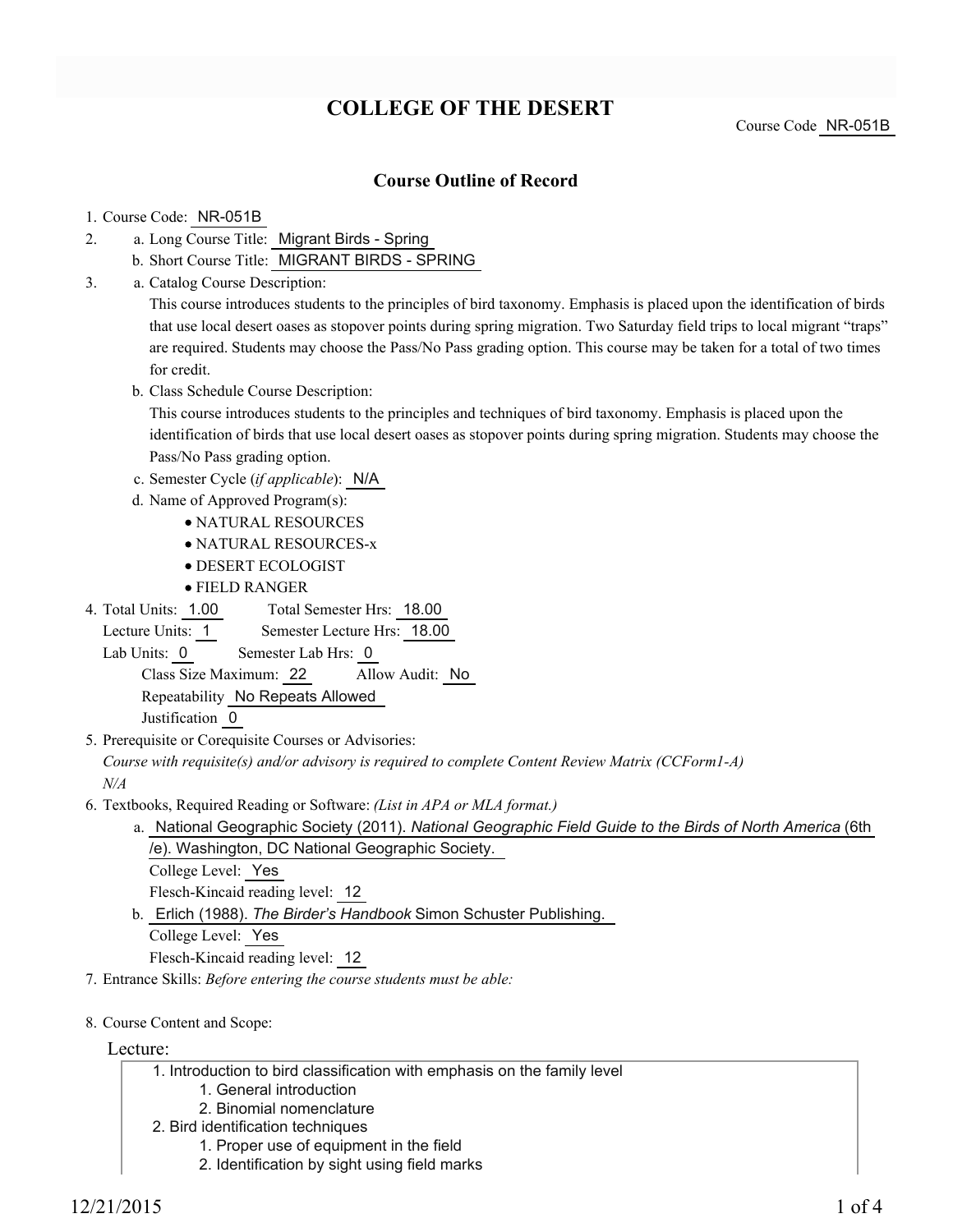## NR 051B-Migrant Birds - Spring

- 3. Interpreting range maps
- 4. Study skins
- 5. Use and review of available references.
- 3. Conservation issues relating to palm oases riparian habitats, and other important stopover areas for birds.
- 4. Identification of approximately 26 bird species that stop over at local desert oases during migration.

Lab: *(if the "Lab Hours" is greater than zero this is required)*

9. Course Student Learning Outcomes:

1.

Be able to identify by sight a minimum of 26 bird species and describe the associated bird *Family* characteristics.

- 10. Course Objectives: Upon completion of this course, students will be able to:
	- a. Classify birds taxonomically into distinct family groupings using field marks.
	- b. Demonstrate an understanding of conservation issues surrounding migrant birds.
	- c. Use a field guide and take field notes.
	- d. Use optical equipment properly in the field, e.g., binoculars, spotting scope.
- Methods of Instruction: *(Integration: Elements should validate parallel course outline elements)* 11.
	- a. Discussion
	- b. Lecture

#### Other Methods:

a. Multimedia presentation: digital photographs, slides, video, and Powerpoint presentations b. Field trips to local migrant stopover points c. Demonstration of field note-taking and equipment use d. Use of handouts

12. Assignments: (List samples of specific activities/assignments students are expected to complete both in and outside of class.) In Class Hours: 18.00

Outside Class Hours: 36.00

- a. Out-of-class Assignments
	- 1. Prepare a 1-2 page typed profile of a particular bird species
	- 2. Study assigned text
	- 3. Prepare a notebook for the class
	- 4. Construct a taxonomic checklist of assigned bird species
- b. In-class Assignments
	- 1. Take comprehensive notes during lecture and in the field
	- 2. Be expected to correctly identify bird species during examinations
- 13. Methods of Evaluating Student Progress: The student will demonstrate proficiency by:
	- Written homework
	- Guided/unguided journals
	- Portfolios
	- Field/physical activity observations
	- Presentations/student demonstration observations
	- Mid-term and final evaluations
	- Student participation/contribution

#### 14. Methods of Evaluating: Additional Assesment Information:

a. Notebook with field notes and sketches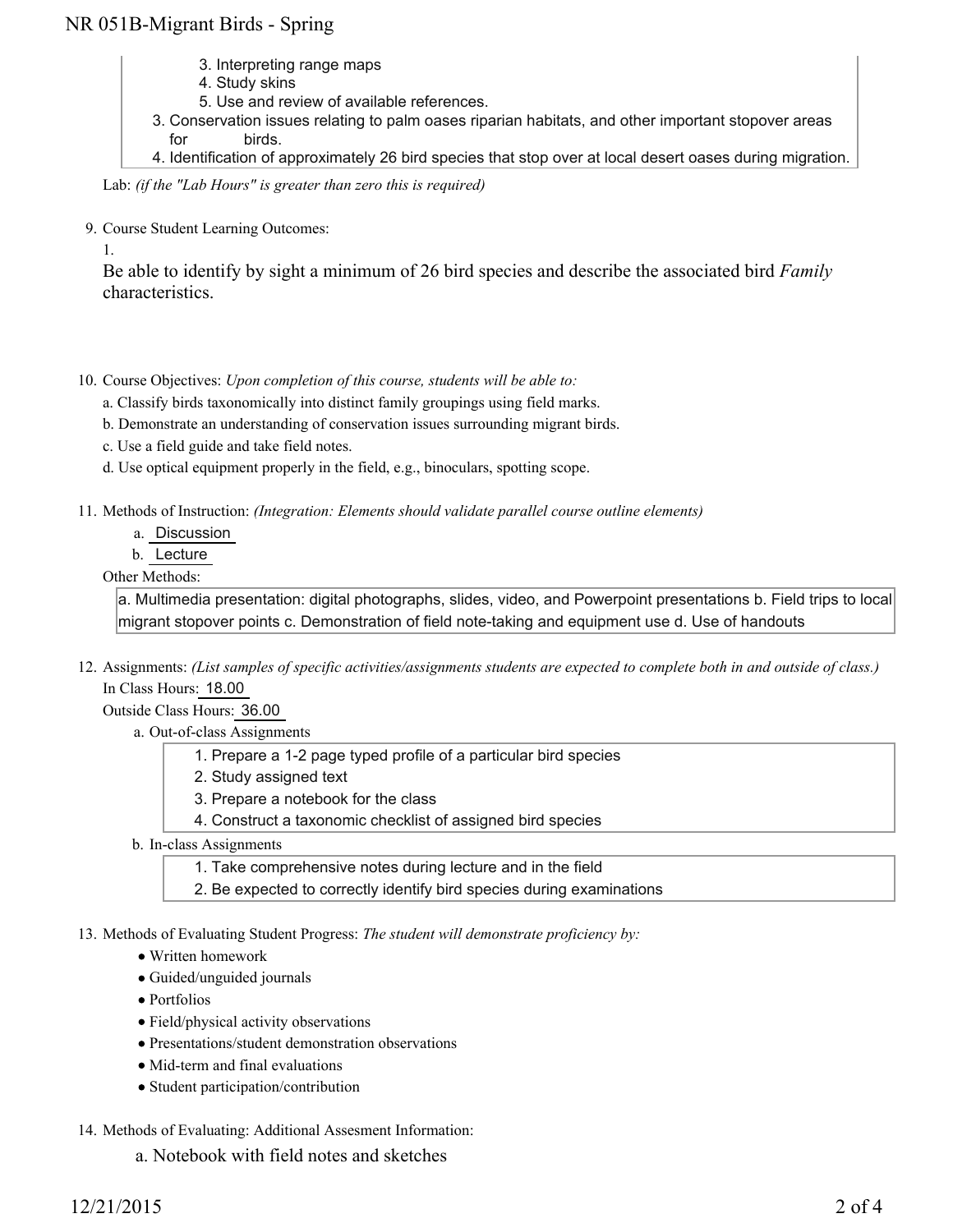| 15. Need/Purpose/Rationale -- All courses must meet one or more CCC missions.<br>PO - Career and Technical Education                                        |                     |
|-------------------------------------------------------------------------------------------------------------------------------------------------------------|---------------------|
|                                                                                                                                                             |                     |
| Fulfill the requirements for an entry-level position in their field.<br>Apply critical thinking skills to execute daily duties in their area of employment. |                     |
| Display the skills and aptitude necessary to pass certification exams in their field.                                                                       |                     |
|                                                                                                                                                             |                     |
| Exhibit effective written, oral communication and interpersonal skills.                                                                                     |                     |
| Transfer to a higher level learning institution                                                                                                             |                     |
| IO - Personal and Professional Development                                                                                                                  |                     |
| Self-evaluate knowledge, skills, and abilities.                                                                                                             |                     |
| Value diverse cultures and populations.                                                                                                                     |                     |
| IO - Scientific Inquiry                                                                                                                                     |                     |
| Collect and analyze data. Skills of data collection include an understanding of the notion of hypothesis testing                                            |                     |
| and specific methods of inquiry such as experimentation and systematic observation.                                                                         |                     |
| IO - Aesthetics                                                                                                                                             |                     |
| Utilize the creative process to explain universal values such as beauty and truth.                                                                          |                     |
| IO - Critical Thinking and Communication                                                                                                                    |                     |
| Compose and present structured texts in a variety of oral and written forms according to purpose, audience, and                                             |                     |
| occasion with implementation of thesis, supporting details and idea development.                                                                            |                     |
| Conduct research, gather and evaluate appropriate information, organize evidence into oral and written                                                      |                     |
| presentation, using proper MLA, APA, and other discipline-specific formats to cite sources.                                                                 |                     |
| IO - Global Citizenship - Scientific & Technological Literacy                                                                                               |                     |
| Produce oral and written information in various modes and media, using technology such as computers, the                                                    |                     |
| Internet, and library databases.                                                                                                                            |                     |
| IO - Global Citizenship - Ethical Behavior                                                                                                                  |                     |
| Exhibit respect for self and others.                                                                                                                        |                     |
|                                                                                                                                                             |                     |
| 16. Comparable Transfer Course                                                                                                                              |                     |
| <b>Course Title</b><br>Campus<br><b>Course Number</b><br><b>University System</b>                                                                           | <b>Catalog Year</b> |
|                                                                                                                                                             |                     |
| 17. Special Materials and/or Equipment Required of Students:                                                                                                |                     |
|                                                                                                                                                             |                     |
| 18. Materials Fees:<br>Required Material?                                                                                                                   |                     |
|                                                                                                                                                             |                     |
| <b>Material or Item</b><br><b>Cost Per Unit</b>                                                                                                             | <b>Total Cost</b>   |
| 19. Provide Reasons for the Substantial Modifications or New Course:                                                                                        |                     |
|                                                                                                                                                             |                     |
| Periodic Review                                                                                                                                             |                     |
| 20.<br>a. Cross-Listed Course (Enter Course Code): N/A                                                                                                      |                     |
| b. Replacement Course (Enter original Course Code): N/A                                                                                                     |                     |
|                                                                                                                                                             |                     |
| 21. Grading Method (choose one): Pass/No Pass Optional                                                                                                      |                     |
|                                                                                                                                                             |                     |
| 22. MIS Course Data Elements                                                                                                                                |                     |
| a. Course Control Number [CB00]: CCC000151938                                                                                                               |                     |
| b. T.O.P. Code [CB03]: 11500.00 - Natural Resources                                                                                                         |                     |
| c. Credit Status [CB04]: D - Credit - Degree Applicable                                                                                                     |                     |
| d. Course Transfer Status [CB05]: B = Transfer CSU                                                                                                          |                     |
| e. Basic Skills Status [CB08]: $2N = Not basic skills course$                                                                                               |                     |
| f. Vocational Status [CB09]: Possibly Occupational                                                                                                          |                     |
|                                                                                                                                                             |                     |